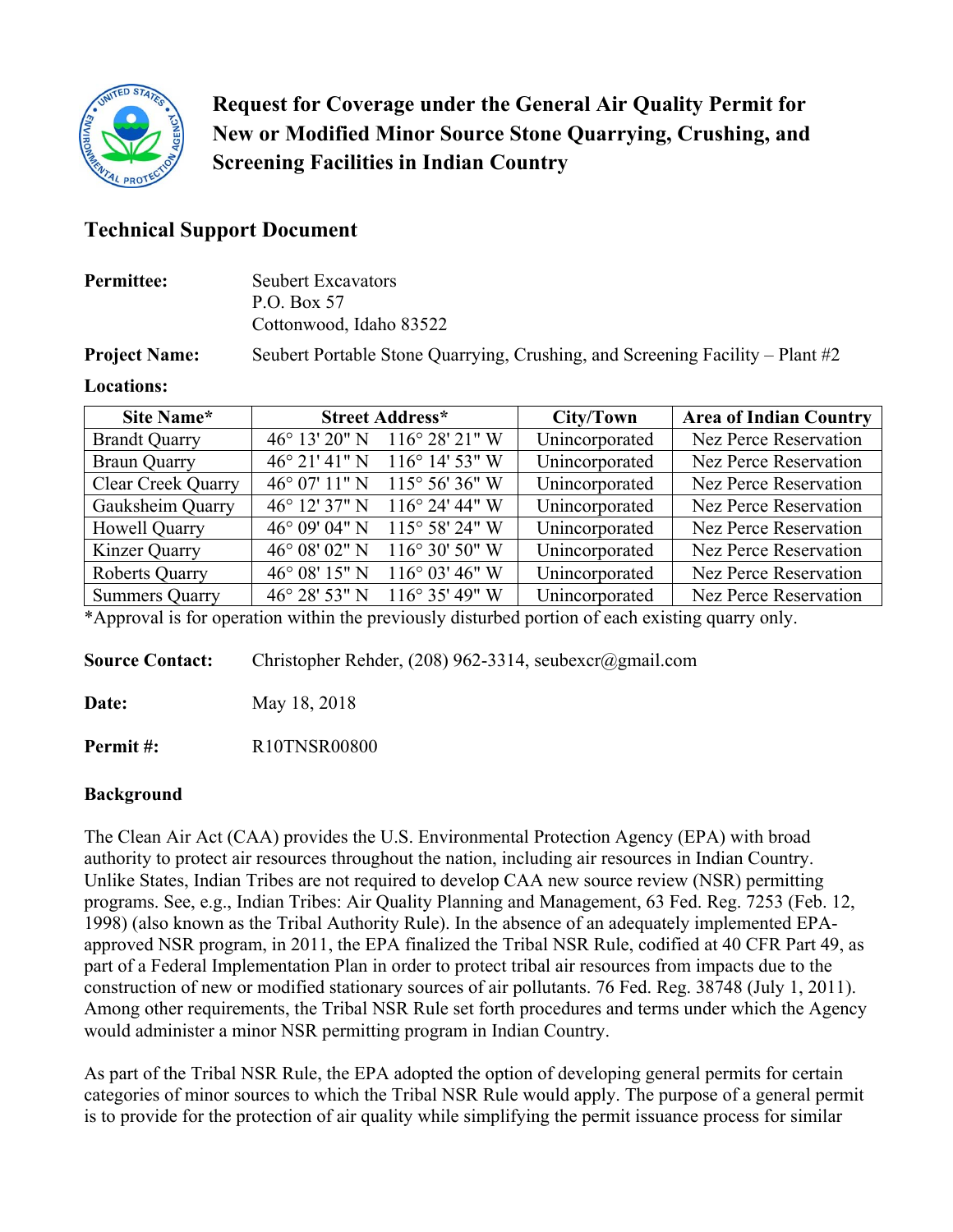facilities in order to minimize the burden on the reviewing authority and the regulated sources. The EPA finalized the General Air Quality Permit for New or Modified Minor Source Stone Quarrying, Crushing, and Screening Facilities (SQCS General Permit) in Indian Country effective June 1, 2015 (80 Fed. Reg. 25068 (May 1, 2015)). New and modified minor sources that are true minor sources or major sources seeking to become synthetic minor sources may apply for coverage under the SQCS General Permit if their potential to emit for new, modified, and existing units is below major source thresholds and the source can meet the throughput limits and other terms and conditions set forth in the General Permits. Sources seeking coverage under this General Permit must also demonstrate that they meet certain additional eligibility criteria.

This Technical Support Document (TSD) describes Region 10's analysis of the Applicant's Request for Coverage for the Project and our determinations concerning this request.

# **Request for Coverage under SQCS General Permit**

On September 9, 2015, Region 10 received an initial Request for Coverage under the SQCS General Permit from Seubert Excavators, Incorporated (Seubert) to operate as a synthetic minor source on the Nez Perce Reservation located in North Central Idaho. This Request for Coverage was certified and signed as being true, accurate and complete by Christopher Rehder on August 31, 2015. The project for which SQCS General Permit coverage is sought is the operation of a portable SQCS facility, which will entail operation of the portable equipment at several existing active quarries within the exterior boundaries of the Nez Perce Reservation (the Project). Seubert is considered the "Applicant" and the "Permittee" for the Project.

This Approval and the SQCS General Permit authorize the Permittee to operate the Project within the previously disturbed portion of each existing quarry only at the locations listed below (see also attached map).

| <b>Site Name</b>          | <b>Street Address</b>   |                          | City/Town      | <b>Area of Indian Country</b> |  |
|---------------------------|-------------------------|--------------------------|----------------|-------------------------------|--|
| <b>Brandt Quarry</b>      | $46^{\circ}$ 13' 20" N  | $116^{\circ} 28' 21''$ W | Unincorporated | Nez Perce Reservation         |  |
| <b>Braun Quarry</b>       | $46^{\circ} 21' 41''$ N | $116^{\circ}$ 14' 53" W  | Unincorporated | Nez Perce Reservation         |  |
| <b>Clear Creek Quarry</b> | $46^{\circ}$ 07' 11" N  | $115^{\circ} 56' 36'' W$ | Unincorporated | Nez Perce Reservation         |  |
| Gauksheim Quarry          | 46 $\degree$ 12' 37" N  | $116^{\circ}$ 24' 44" W  | Unincorporated | Nez Perce Reservation         |  |
| Howell Quarry             | 46° 09' 04" N           | $115^{\circ}$ 58' 24" W  | Unincorporated | Nez Perce Reservation         |  |
| Kinzer Quarry             | 46° 08′ 02″ N           | $116^{\circ} 30' 50''$ W | Unincorporated | Nez Perce Reservation         |  |
| <b>Roberts Quarry</b>     | 46° 08′ 15″ N           | $116^{\circ}$ 03' 46" W  | Unincorporated | Nez Perce Reservation         |  |
| <b>Summers Quarry</b>     | $46^{\circ}$ 28' 53" N  | $116^{\circ}$ 35' 49" W  | Unincorporated | Nez Perce Reservation         |  |

The geographic area where the SQCS will be located is designated attainment/unclassifiable or unclassifiable under the CAA for all National Ambient Air Quality Standards (NAAQS) pollutants. The available information on air quality in the area shows that ambient concentrations are well below the levels of the NAAQS. The SQCS General Permit contains limits on emissions and operation sufficient to ensure that the SQCS is not a major source and to ensure that emissions would not cause or contribute to a violation of any NAAQS. Region 10 believes that the SQCS General Permit is appropriately protective of the NAAQS.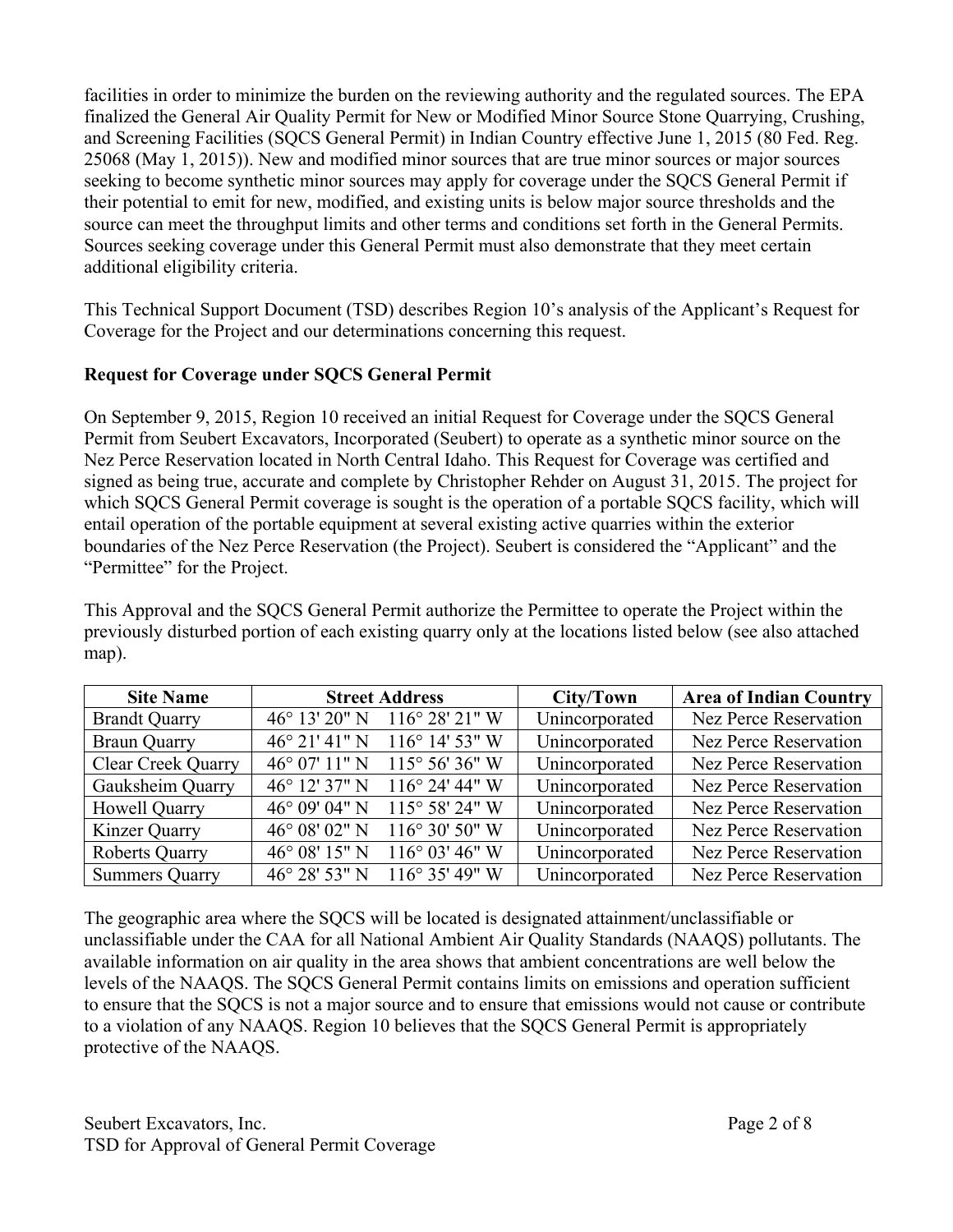# **Approval of Request for General Permit Coverage**

Based on a review of and reliance on all of the information and representations provided in the Request for Coverage and other relevant information, Region 10 has determined that the Project meets all the criteria for coverage under the SQCS General Permit and is approving the Request for Coverage for the Project. Region 10's review with respect to the criteria is discussed in more detail below.

# **Equipment Description**

| ID#                 | <b>Description of Affected Emission Units</b> |                     |               |                   |                          |  |  |
|---------------------|-----------------------------------------------|---------------------|---------------|-------------------|--------------------------|--|--|
|                     | <b>Make</b>                                   | <b>Model</b>        | Manufacturing | <b>Serial No.</b> | Capacity                 |  |  |
|                     |                                               |                     | Date          |                   | (tons/year)              |  |  |
| CR1                 | Nordberg Jaw                                  | C110                | 2002          | 3175              | 500                      |  |  |
| $(1 \text{ of } 2)$ | Lippman                                       | 6065                | 2002          | 2002-             |                          |  |  |
|                     |                                               |                     |               | 12118             |                          |  |  |
| CR2.1               | Johnson Cone                                  | Ultra 58" Cone      | 1986          | 123               | 400                      |  |  |
| (1 of 2)            | Nordberg Cone                                 | Omni 1560           | 1989          | 1560-279          |                          |  |  |
| CR2.2               | Nordberg Cone                                 | <b>HP 400</b>       | 1995          | HP400-119         | 400                      |  |  |
| $(1 \text{ of } 2)$ | Johnson Cone                                  | Ultra 58" Cone      | 1993          | 348               |                          |  |  |
| CR3.1               | Johnson Cone                                  | Ultra 58" Cone      | 1982          | 115               | 400                      |  |  |
| $(1 \text{ of } 4)$ | Canica Impact                                 | 82                  | 1983          | 821173121         |                          |  |  |
|                     | Canica Impact                                 | 95                  | 1988          | 07114-88          |                          |  |  |
|                     | <b>Barmac Impact</b>                          | Rotopactor          | 1988          | 976.3.88          |                          |  |  |
| CR3.2               | Johnson Cone                                  | Ultra 58" Cone      | 1993          | 348               | 400                      |  |  |
| SC <sub>1</sub>     | Johnson Crushing Int'l                        | $2$ Deck – $6x16$   | 1996          | 96H03G32          | 500                      |  |  |
| $(1 \text{ of } 2)$ | Eljay (Cedar Rapids)                          | $2$ Deck $-6x16$    | 1994          | 34C0894           |                          |  |  |
| SC <sub>2</sub>     | Johnson Crushing Int'l                        | $2$ Deck $-6x16$    | 1997          | 96H01J26          | 500                      |  |  |
| SC <sub>3</sub>     | Johnson Crushing Int'l                        | $2$ Deck $-6x16$    | 1997          | 97H10C32          | 500                      |  |  |
| SC <sub>4</sub>     | Johnson Crushing Int'l                        | $3$ Deck $-6x20$    | 2003          | S021099           | 400                      |  |  |
| $(1 \text{ of } 2)$ | Eljay (Cedar Rapids)                          | $2$ Deck $-6x16$    | 1994          | 34C0894           |                          |  |  |
| Conveyors           | 25 total conveyors, 21                        | Various             | Various       |                   | $\overline{\phantom{a}}$ |  |  |
|                     | <b>Transfer Points</b>                        |                     |               |                   |                          |  |  |
| Genset              | Caterpillar                                   | <b>Model 3516</b>   | 12/15/1988    |                   | 1,500 brake              |  |  |
|                     |                                               | $(\#2$ diesel fuel) |               |                   | horsepower               |  |  |

Table 1. Seubert Plant #2 List of Affected Emission Units Covered by this Approval of Request for SQCS General Permit Coverage

# **Eligibility Criteria**

Based upon our review of the Request for Coverage, Region 10 has determined the Project qualifies for the SQCS General Permit because it meets the following criteria:

- The Project is for a synthetic minor SQCS facility, see Potential to Emit Section below;
- The Project only processes non-metallic materials (i.e., sand, gravel, rock, or stone).

Seubert Excavators, Inc. Page 3 of 8 TSD for Approval of General Permit Coverage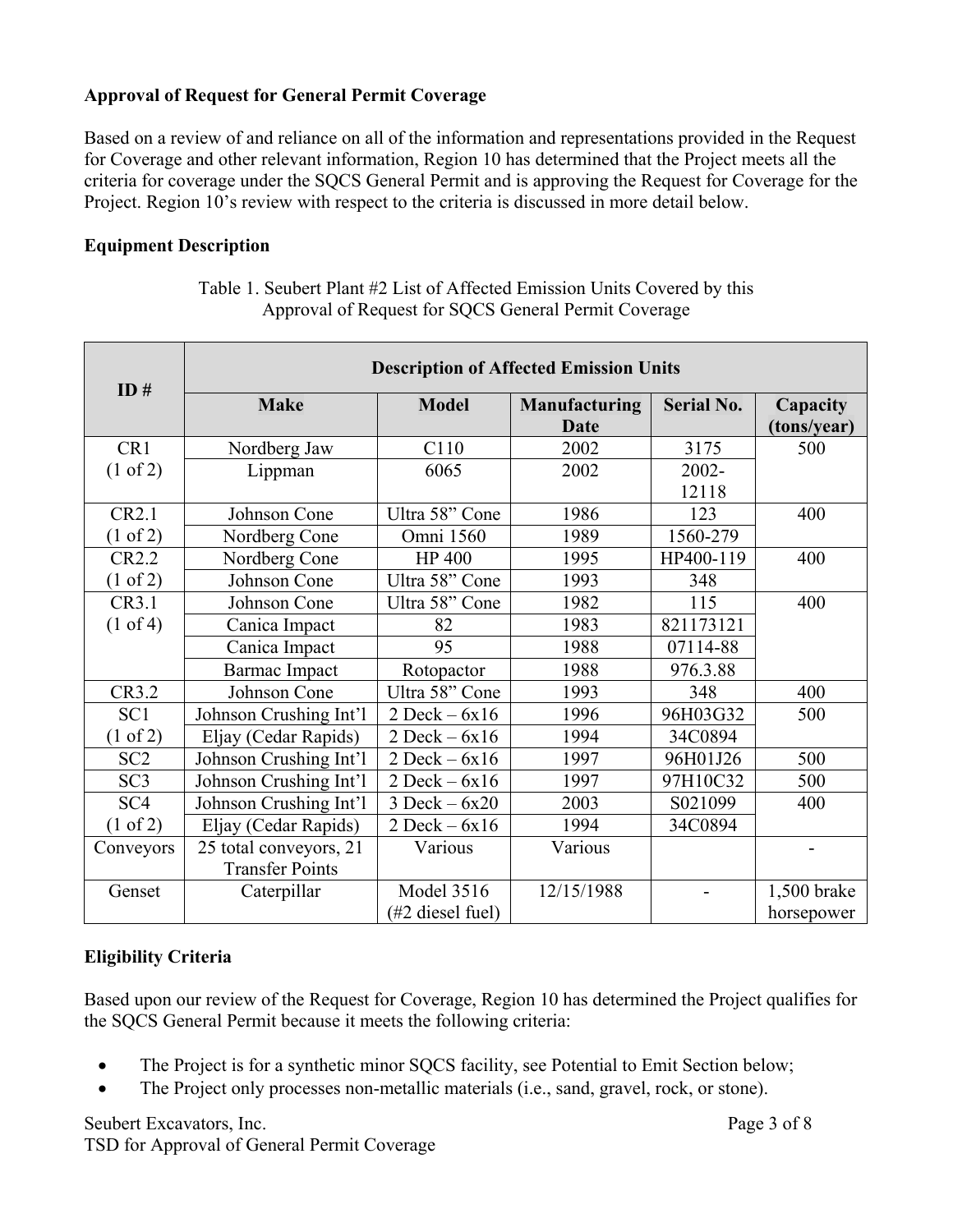- The Permittee has agreed to comply with Condition 15 of the SQCS General Permit limiting non-metallic material input not to exceed 1,100,000 tons-per-month based on a 12-month rolling average. The Project will not be co-located with a hot mix asphalt plant.
- The Project is located in an attainment/unclassifiable or unclassifiable areas for all NAAQS pollutants.
- As discussed further below, the Applicant has met the eligibility criteria related to listed species, historic properties, and environmental justice.

# **Potential to Emit (in tons/year)**

Potential to emit (PTE) means the maximum capacity of a stationary source to emit an air pollutant under its physical and operational design. The SQCS General Permit includes enforceable physical or operational limitations on the maximum capacity of a source to emit an air pollutant, including air pollution control equipment and restrictions on the type or amount of material combusted, stored, or processed. PTE is meant to be a worst case emissions calculation and is used in many cases to determine the applicability of federal CAA requirements. Actual emissions are typically lower than PTE. Our evaluation of whether the Project qualifies for the SQCS General Permit included consideration of the limitations on PTE in the SQCS General Permit.

The Tribal NSR Rule establishes specific PTE thresholds for new or modified stationary sources that trigger the requirement to obtain a preconstruction permit under the Tribal Minor NSR program. See Table 2.

| <b>Pollutant</b>         | <b>Nonattainment</b><br><b>Areas</b> | <b>Attainment</b><br><b>Areas</b> |  |  |
|--------------------------|--------------------------------------|-----------------------------------|--|--|
| CO                       | 5                                    | 10                                |  |  |
| <b>NO<sub>x</sub></b>    | 5                                    | 10                                |  |  |
| SO <sub>2</sub>          | 5                                    | 10                                |  |  |
| <b>VOC</b>               | $\overline{2}$                       | 5                                 |  |  |
| PM                       | 5                                    | 10                                |  |  |
| <b>PM10</b>              | 1                                    | 5                                 |  |  |
| PM2.5                    | 0.6                                  | 3                                 |  |  |
| Lead                     | 0.1                                  | 0.1                               |  |  |
| Fluorides                | <b>NA</b>                            |                                   |  |  |
| Sulfuric acid mist       | <b>NA</b>                            | $\overline{2}$                    |  |  |
| Hydrogen sulfide         | <b>NA</b>                            | $\overline{2}$                    |  |  |
| Total reduced sulfur     | <b>NA</b>                            | $\overline{2}$                    |  |  |
| Reduced sulfur compounds | NA                                   | $\overline{2}$                    |  |  |

Table 2. Tribal Minor NSR Permitting Thresholds (tons per year)

Projects at new or modified sources that must obtain Tribal Minor NSR program preconstruction permits based on PTE at or above these Tribal minor NSR thresholds may qualify for coverage under a Tribal Minor NSR general permit in lieu of obtaining a site-specific permit. In order to qualify for the SQCS General Permit, the new or modified source must have a PTE below the major NSR source thresholds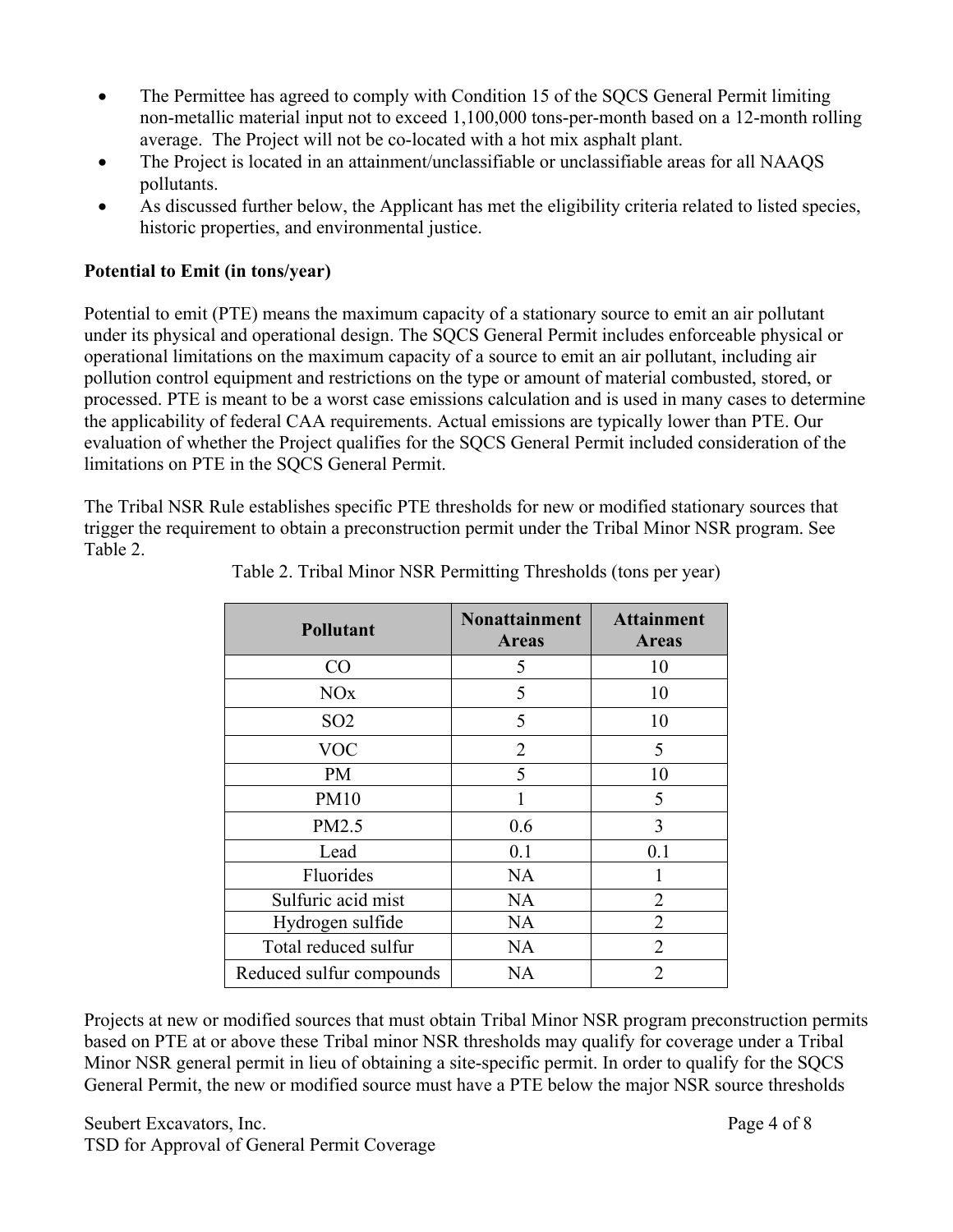and meet criteria related to the size of equipment and maximum production rates at the source and other eligibility criteria. If a new or modified source does not meet the specified criteria, the source does not qualify for coverage under the SQCS General Permit and must apply for a site-specific Tribal NSR permit or other applicable NSR permit.

In this case, Seubert determined that the Project triggered the preconstruction permit requirements under the Tribal Minor NSR Rule and is seeking to obtain coverage under the SQCS General Permit in lieu of obtaining a site-specific permit. As such, Region 10 has taken into account the enforceable limitations under the SQCS General Permit in determining the PTE for the Project, whether it is a major source, and whether it is eligible for the SQCS General Permit.

The Project's PTE does not exceed the applicable CAA NSR major source thresholds in attainment areas (100 tons per year for each pollutant) based on a maximum throughput limited by the SQCS General Permit of 1,100,000 tons of raw material per month. The emissions contained in Table 3 below were calculated using the EPA's Potential to Emit Calculator for Stone Quarrying, Crushing, and Screening (Final) (xls) (1 pg, 1 MB, 08/23/16) obtained at https://www.epa.gov/tribal-air/5-sourcecategories-stone-quarrying-crushing-and-screening-facilities-final-rule. Accordingly, the Project's potential emissions are at a level that qualifies it for coverage under the SQCS General Permit.

Table 3. Stone Quarrying, Crushing, and Screening Facility Potential to Emit Summary (includes controls in SQCS General Permit)

|                      | <b>Pollutant (tons/year)</b> |           |                   |                 |                 |       |            |
|----------------------|------------------------------|-----------|-------------------|-----------------|-----------------|-------|------------|
| <b>Process</b>       | <b>PM</b>                    | $PM_{10}$ | PM <sub>2.5</sub> | SO <sub>2</sub> | NO <sub>x</sub> | CO    | <b>VOC</b> |
| <b>SQCS Facility</b> | 32.85                        | 5.01      | 5.89              | 0.08            | 89.64           | 36.14 | 4.63       |

# **Listed Species-Related Eligibility Criteria**

The EPA developed eligibility criteria related to species that are listed as endangered or threatened under the federal Endangered Species Act that applicants must satisfy to qualify for coverage under the SQCS General Permit. Appendix A to the Request for Coverage form for the SQCS General Permit provides detailed screening procedures for applicants to follow to assess the potential impacts of their sources on federally-listed species and their critical habitat. To be eligible for coverage under a General Permit, sources must demonstrate that they have satisfactorily completed the screening procedures and that they meet one of the species-related eligibility criteria, provide sufficient documentation supporting the criterion selected, and obtain confirmation from the EPA that they have done so.

The Request for Coverage states that the Project meets Criterion B of Appendix A with respect to listed species protection. The Request for Coverage included information pertaining to the Project and supporting their selection of Criterion B of Appendix A. Based on habitat requirements and an analysis of the available habitat within the boundaries of the proposed Project locations and the respective action areas, the information shows that listed species could exist in the Project's action area. In accordance with the Criterion B procedures, Region 10 requested review of the proposed eight sites from the U.S. Fish and Wildlife Service (FWS) and National Marine Fisheries Service (NMFS). Also, Region 10 specifically requested that the FWS and NMFS consider the impacts of particulate air emissions, invasive weed species, and stormwater and sediment runoff to the listed threatened and endangered

Seubert Excavators, Inc. 2008 and 2008 and 2008 and 2008 and 2008 and 2008 and 2008 and 2008 and 2008 and 2008 and 2008 and 2008 and 2008 and 2008 and 2008 and 2008 and 2008 and 2008 and 2008 and 2008 and 2008 and 2008 and TSD for Approval of General Permit Coverage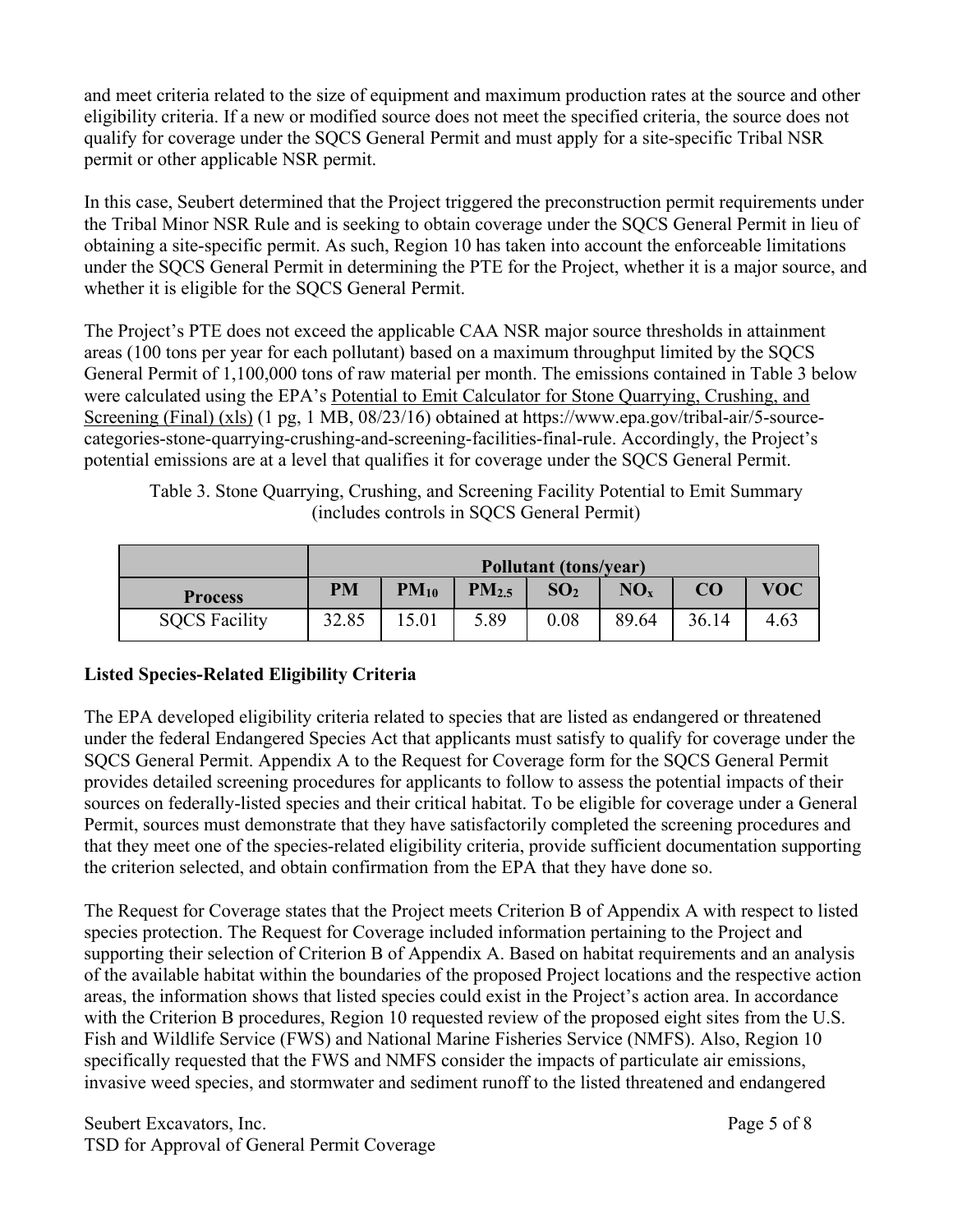species (steelhead and bull trout) and their critical habitat, that may exist in surface waters adjacent to the sites of operation (see Seubert Request for Coverage, Appendix A-1, dated August 30, 2015). The FWS and NMFS conducted their review under the ESA and considered the specific impacts expressed by Region 10 as stated above. In an email dated January 3, 2018, the reviews of the FWS and NMFS concluded that impacts from stormwater and sediment runoff based on the operation of an SQCS facility under the EPA's General Permit are likely to adversely affect the listed threatened or endangered species or their critical habitat under the ESA at six of the eight sites proposed for operation of the portable SQCS facility. Previously, in an email to Region 10, dated April 16, 2016, the applicant through their consultant indicated that they will obtain the necessary EPA stormwater permits if the EPA has not previously issued such permits that would allow for the operation of a portable SQCS facility at these eight sites. Per Appendix A, if the applicant is able to implement appropriate measures, in this case obtaining the necessary EPA stormwater permits, to avoid the likelihood of adverse affects, then the applicant may select Criterion B (see page 20 of SQCS Request for Coverage).

After review and consideration of this information, Region 10 agrees that the Applicant has completed the species-related screening procedures and has demonstrated by providing the appropriate information that the proposed Project meets Criterion B of the listed species-related eligibility criteria for coverage under the SQCS General Permit. Per Appendix A of the Request for Coverage, this SQCS facility would meet Criterion B because Seubert has stated they will obtain and implement the necessary EPA stormwater permits for each of the approved sites to avoid the likelihood of adverse affects from stormwater and sediment runoff as identified by the FWS and NMFS reviews.

The EPA stormwater program has been notified that the eight sites listed in the approval letter are being approved for coverage under the EPA's SQCS General Permit and that the applicant will apply for the necessary stormwater permits prior to beginning operation.

# **Historic Properties-Related Eligibility Criteria**

The EPA developed the screening process in Appendix B of the Request for Coverage form to enable source owners/operators to appropriately consider the potential impacts, if any, resulting from the construction, modification, and/or operation of a new or modified emission source on historic properties and, if applicable, determine whether actions can be taken to mitigate any such impacts. To be eligible for coverage under the SQCS General Permit, sources must demonstrate that they have satisfactorily completed the screening procedures and that they meet one of the historic property-related eligibility criteria, provide sufficient documentation supporting the criterion selected, and obtain confirmation from the EPA that they have done so.

With respect to the Project, the Applicant indicated in the Request for Coverage that the screening process in Appendix B of the Request for Coverage form had been completed to determine if the construction, modification or operation of the Project has the potential to cause affects to historic properties. The Request for Coverage indicated that no historic properties would be affected by the Project. This conclusion was based on the fact that the sources are existing quarries and prior earth disturbances preclude the existence of historic properties in the area, both in the quarries and on the access roads. On the Nez Perce Reservation, the Tribal Historic Preservation Officer (THPO) is the lead for the historical preservation program. Region 10 contacted the THPO for input on the proposed site locations regarding historic properties and cultural issues. After reviewing the information available and the proposed site locations, the THPO concurred that there will not be any historical or cultural issues as

Seubert Excavators, Inc. **Page 6 of 8** TSD for Approval of General Permit Coverage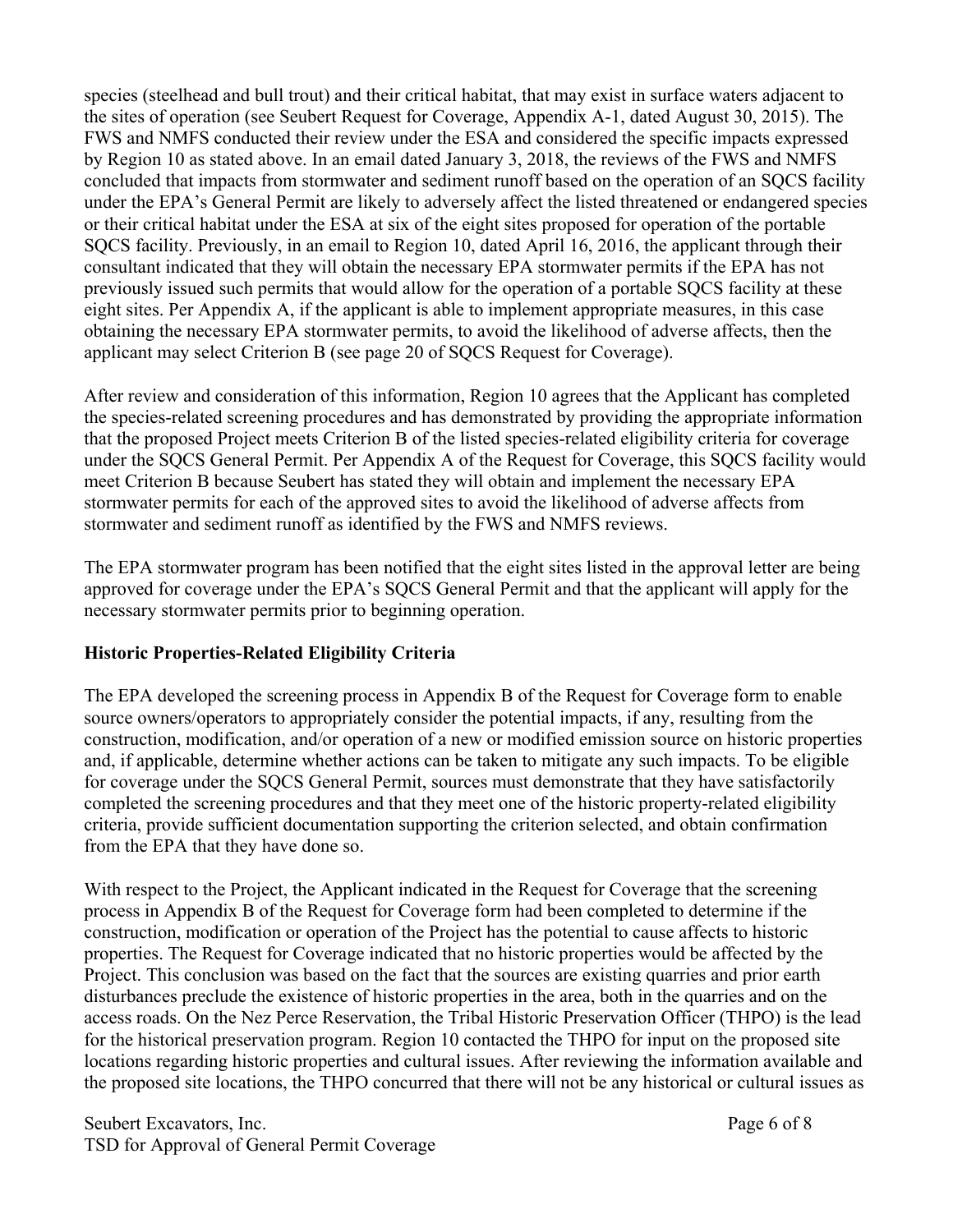long as Seubert locates their equipment and operation within the previously disturbed areas of the quarries.

Region 10 has concluded that the Project meets one of the historic property-related eligibility criteria, in this case, "no historic properties affected." Region 10 has concluded that the Project is consistent with the historic property-related eligibility criterion for coverage under the SQCS General Permit, based on the review provided by the Nez Perce Tribe's THPO.

# **Environmental Justice**

Executive Order 12898 (59 FR 7629, February 16, 1994) establishes federal executive policy on environmental justice. Its main provision directs federal agencies, to the greatest extent practicable and permitted by law, to make environmental justice part of their mission by identifying and addressing, as appropriate, disproportionately high and adverse human health or environmental effects of their programs, policies and activities on minority populations and low-income populations in the United States.

The EPA believes the human health or environmental risk associated with this action will not have disproportionately high and adverse human health or environmental effects on minority, low-income or indigenous populations. EPA's primary goal in developing the SQCS General Permit is to ensure that air resources in Indian Country will be protected in the manner intended by the CAA. The SQCS General Permit will reduce adverse impacts by restricting operations and emissions. In addition, the SQCS General Permit is part of a flexible preconstruction permitting program for minor sources in Indian Country that is comparable to similar programs in neighboring states in order to create a more level regulatory playing field for owners and operators within and outside of Indian Country. The SQCS General Permit will reduce an existing disparity by filling the regulatory gap. Therefore, this final action will not have a disproportionately high and adverse human health or environmental effects on minorities, low-income, indigenous populations in the United States.

# **Tribal Consultation**

On June 15, 2015, Region 10 sent a letter to the Chairman of the Nez Perce Tribe offering consultation on this EPA permitting action. In addition, Region 10 provided a copy of the request for coverage application as well as a copy of the draft approval letter and technical support document to the Nez Perce tribal environmental authority. The Nez Perce Tribe did not request consultation.

# **Public Participation**

As described in 40 CFR 49.157, issuance of general permits pursuant to the Tribal NSR Rule must meet public participation requirements. Before issuing a permit under the Tribal NSR program, the EPA must prepare a draft permit and must provide adequate public notice to ensure that the affected community and the general public have access to the draft permit information. The public notice must provide an opportunity for a 30-day public comment period and notice of a public hearing, if any, on the draft permit. Consistent with these requirements, during the development of the proposed SQCS General Permit, the EPA followed the applicable public participation process and received numerous comments. The EPA considered and addressed these comments in its issuance of the final SQCS General Permit (See 80 Fed. Reg. 25068 (May 1, 2015)).

Seubert Excavators, Inc. Page 7 of 8 TSD for Approval of General Permit Coverage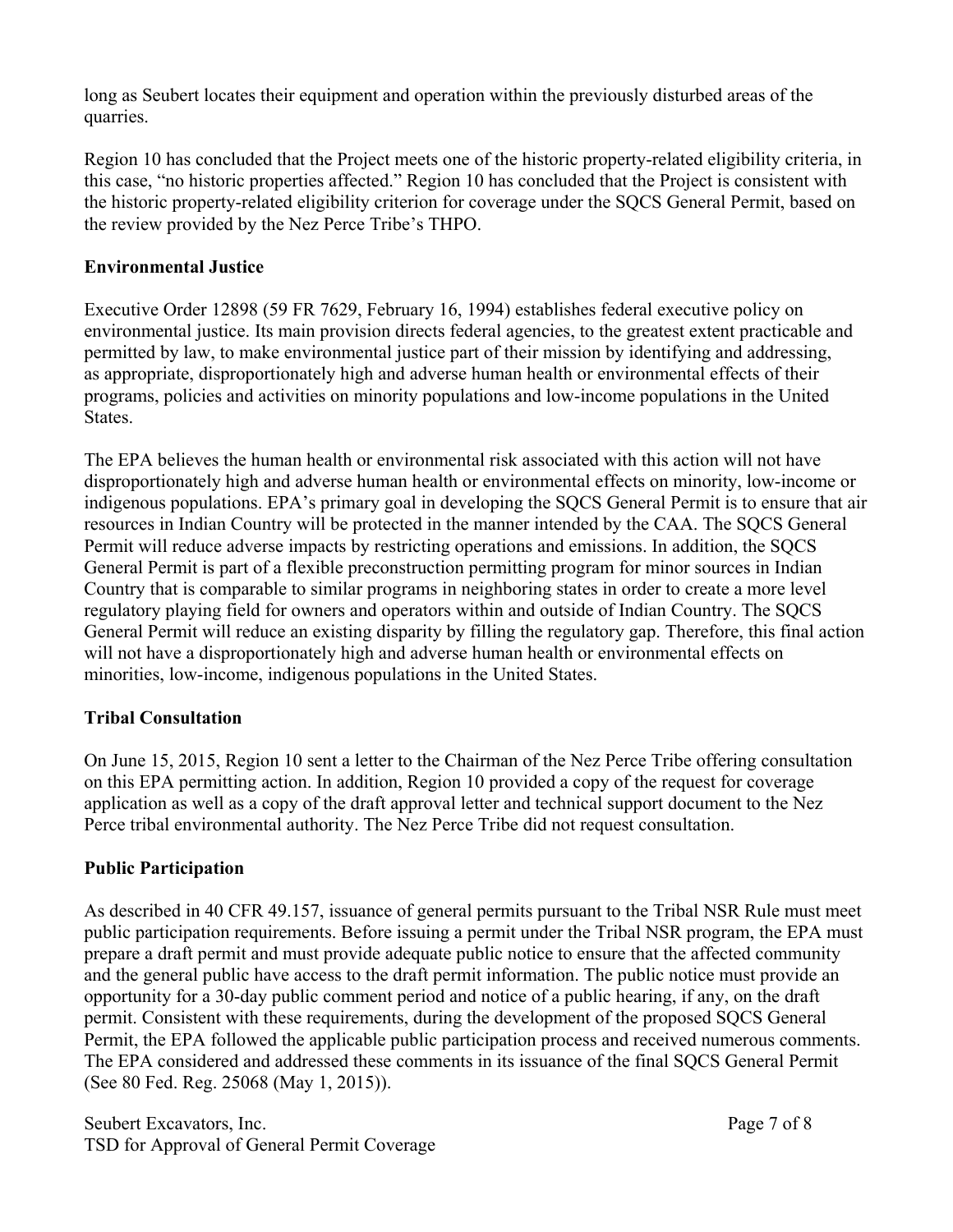For coverage of a particular source under the SQCS General Permit, Region 10 is required to provide the public an opportunity to comment on whether the source meets the criteria for coverage under the general permit. Region 10 accomplishes this by posting the request for coverage of a particular source on Region 10's air permits website prior to the issuance of any decision to approve or deny the request for coverage. Region 10's air permits website can be found at: https://www.epa.gov/caa-permitting/airpermits-issued-epa-region-10.

Region 10's Approval of the Request for Coverage for the Project is a final agency action for purposes of judicial review only for the issue of whether the Project is eligible for coverage under the SQCS General Permit (see 40 CFR 49.156(e)(6)).